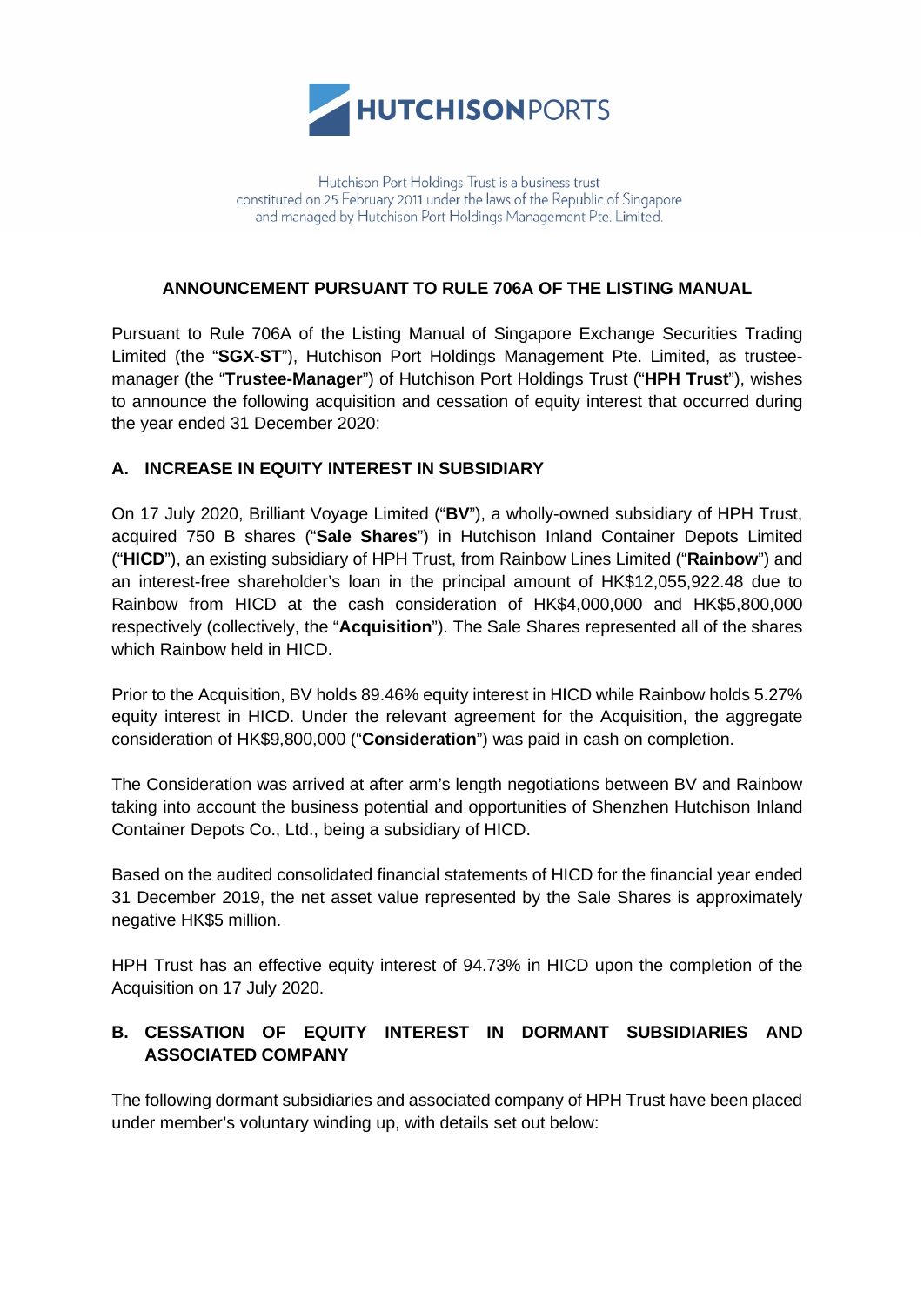| Name of                                  | Place of                                       | <b>Net Asset Value</b>            | Percentage of                               | Date of                       |
|------------------------------------------|------------------------------------------------|-----------------------------------|---------------------------------------------|-------------------------------|
| company                                  | Incorporation                                  | for the issued<br>shares (Note 1) | Shareholding<br>held by HPH<br><b>Trust</b> | commencement<br>of winding up |
| Win<br>Country<br>Development<br>Limited | Hong Kong                                      | HK\$900,000.00                    | 100%                                        | 7 December<br>2020            |
| Centre<br>Plenty<br>Limited              | Hong Kong                                      | HK\$4.00                          | 100%                                        | 7 December<br>2020            |
| Power<br>Day<br>Limited                  | Hong Kong                                      | HK\$3.00                          | 100%                                        | 7 December<br>2020            |
| Richfair<br>Engineering<br>Limited       | Hong Kong                                      | HK\$100.00                        | 100%                                        | 7 December<br>2020            |
| Portsnportals<br>Enterprises<br>Limited  | <b>The</b><br><b>British</b><br>Virgin Islands | HK\$7.80                          | 100%                                        | 3 December<br>2020            |
| Goldtop<br><b>Associates</b><br>Limited  | <b>British</b><br><b>The</b><br>Virgin Islands | HK\$0.0                           | 50%                                         | 3 December<br>2020            |

*Note 1: the net asset value for the issued shares is based on the latest management account as at 30 September 2020 which was prepared for the purpose of members' voluntary winding up.*

By Order of the Board

Hutchison Port Holdings Management Pte. Limited (Incorporated in the Republic of Singapore with limited liability) (as trustee-manager of Hutchison Port Holdings Trust) (Company Registration No. 201100749W)

Ms Kim Yi Hwa Company Secretary 8 February 2021